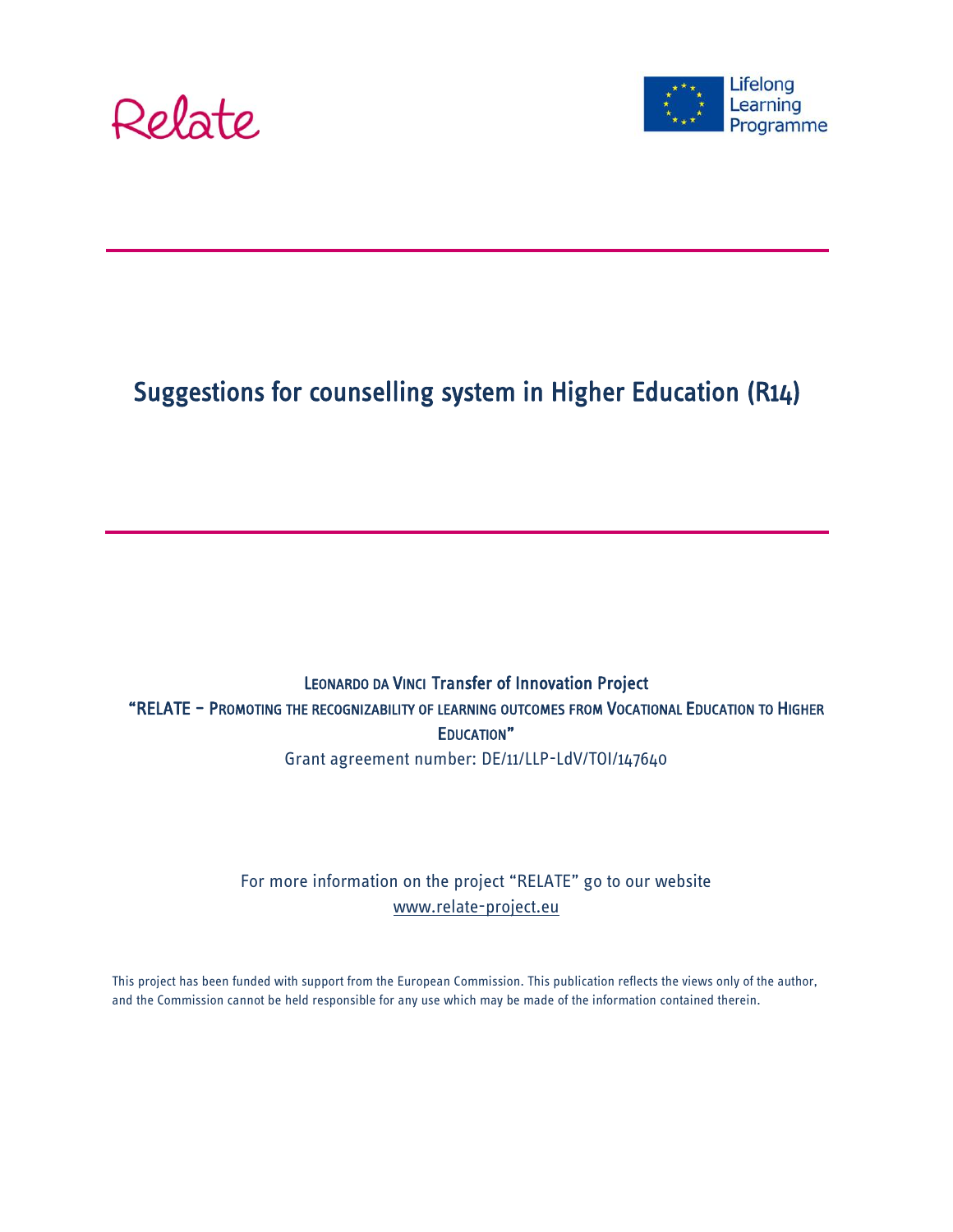



#### Introduction

Suggestions for counselling system in Higher Education is a result of work package (WP) 8. The aim of this work package is to draw conclusions from those experiences and to formulate guidelines and recommendations for a wide range of stakeholders from all over Europe. While formulating these documents, the project partners took into account the needs, potential benefits and objectives of different target groups.

The aim of the result is to summarise the suggestions that the partners have based on their prior experience and which have been discussed during the project. The suggestions have been done for institutional level also the document gives suggestions on the content of counselling.

Although the result is targeted for HE institutions the overall principles can be adapted also to VET.

### Suggestions for institutional level

- A HE or VET institution should have the liberty to set their system based on their best practice and prior experience.
- RPL is a possibility not an obligation. It is possible for the students to go through the courses and to refresh their knowledge through formal education.
- The codex of counselling and assessment/validation should be developed to assure the equal treatment of RPL applicants.
- A training should be offered to the counsellors to assure the quality of counselling.
- The organisations should gather the experience of those who have had RPL experience.
- The VET institutions should inform their graduates to keep their documents (e.g tests, evaluations, learning diary, portfolio) from VET courses for future studies.
- RPL counselling should be provided at different stages (before, during and after admission).
- The impact of RPL should be evaluated during and at the end of the studies.
- There should be a timeframe for the RPL process.
- More e-opportunities, electronic environments etc. should be used.
- In case there is no national legislation then the organizations should have an institutional legislation about the amount of the programme (e.g 50%) could be recognised.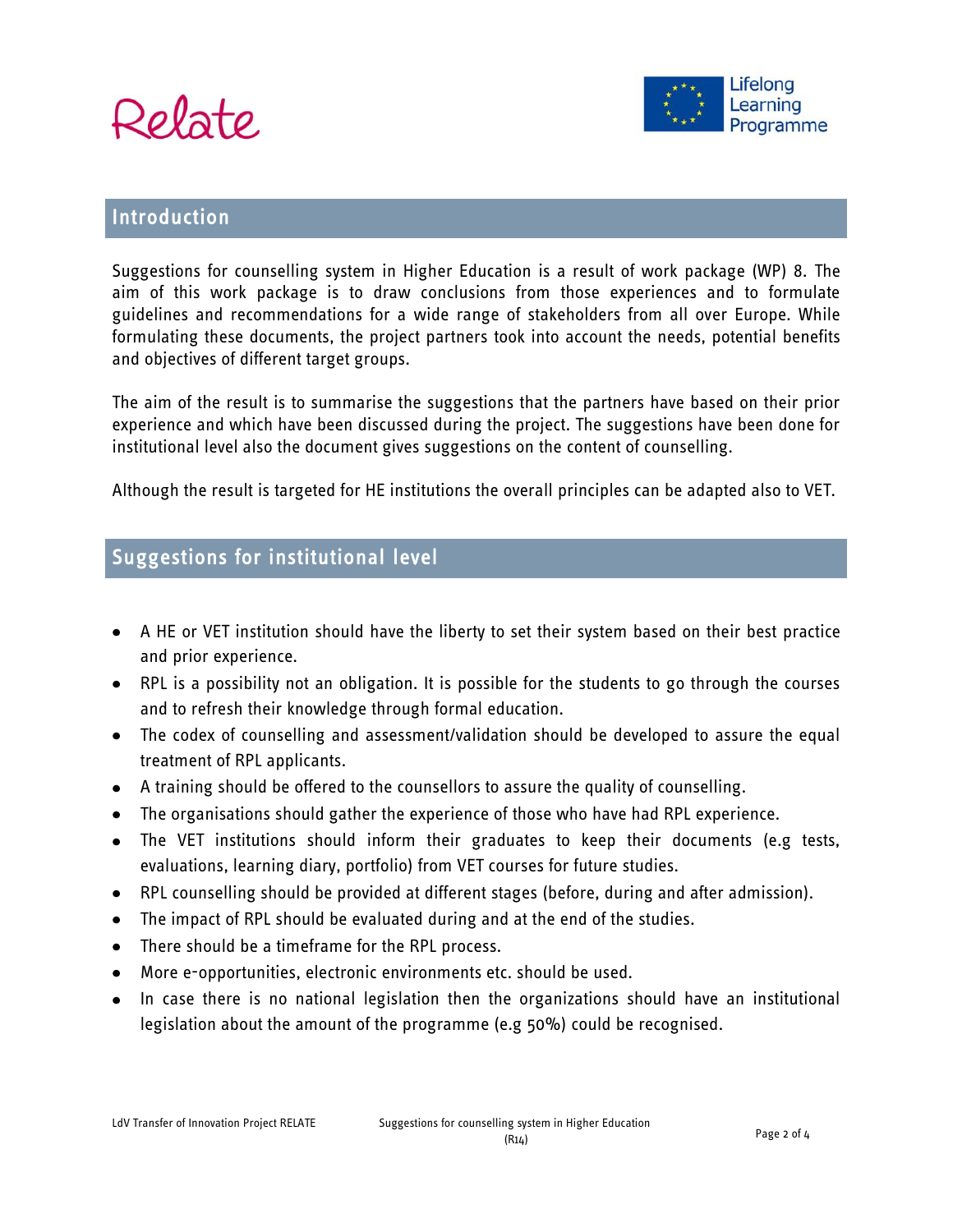



#### The content of counselling process

- It should be very clear who is the counsellor (e.g tutoring teacher, administrator, lecturer) whom the students can turn to.
- Counsellors should encourage students to apply.
- During the counselling it is necessary to emphasize the idea of RPL.
- Counsellor should introduce the learning outcomes and content of courses and modules.
- Different methods (e.g simulation, case study, self-analysis, reflection) for proving prior learning experience should be introduced during the counselling session.
- Counsellor should support students to carry out the self-analysis.
- During the counselling process the counsellor should explain the assessment criteria.
- The counsellor should help the student to compile the study plan, including what courses could be taken as a replacement or in addition.
- The fellow student with prior RPL experience could be used in the counselling process.
- The lecturers and other teaching staff could be involved in the counselling process.
- The counselling can be organized as a workshop or group meeting where students can discuss between themselves.
- The counsellors should guarantee quick feedback and answers to questions.

### Instructions for applying

- For easy access the instructions and guidelines should be made available on the website.
- The demands for RPL application (including self-analysis) should be made clear.
- The language of instructions should be clear and understandable to everybody.
- A model (an example of application) should be made available for students to follow.  $\bullet$